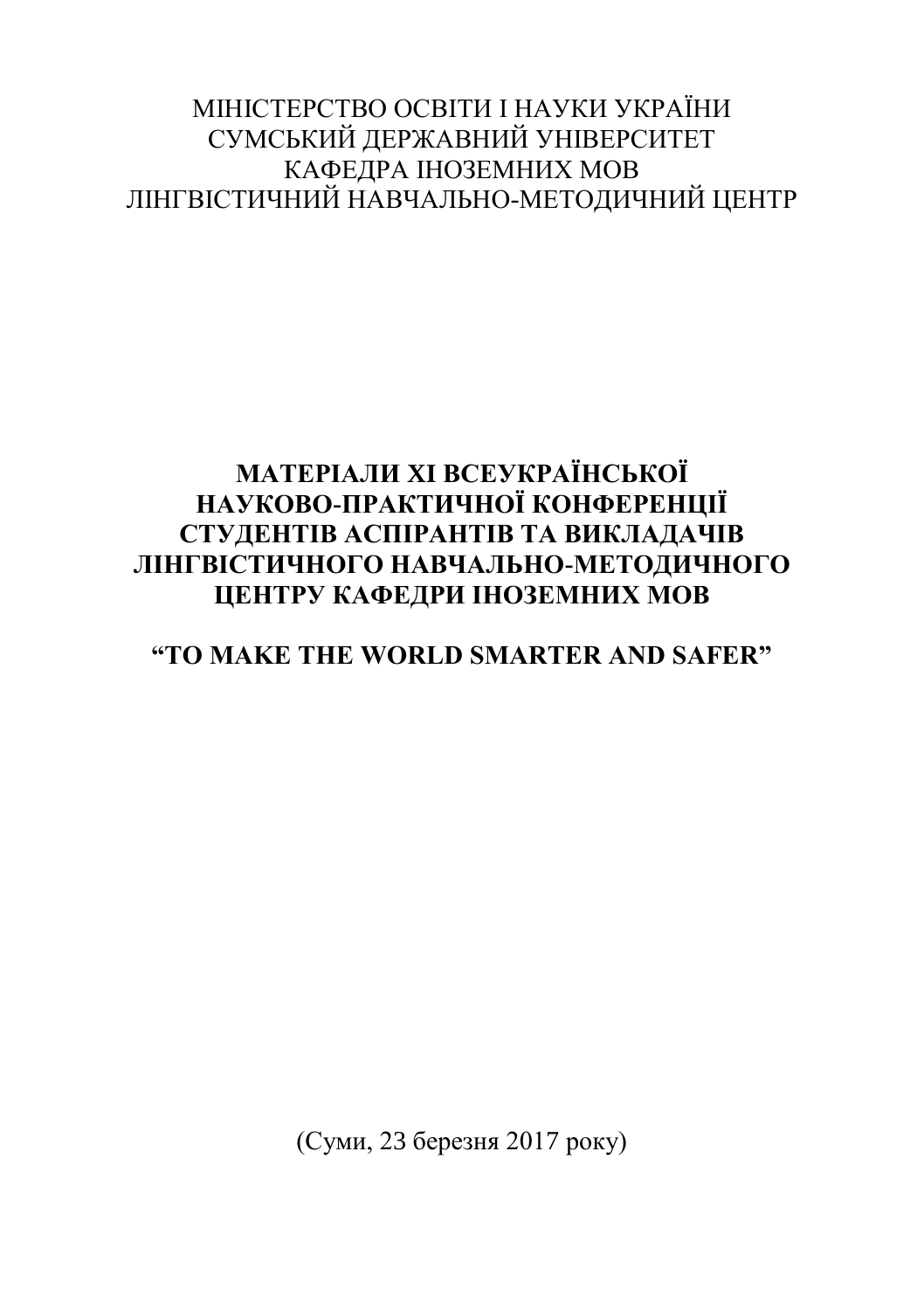#### MINISTRY OF EDUCATION AND SCIENCE OF UKRAINE SUMY STATE UNIVERSITY FOREIGN LANGUAGES DEPARTMENT LANGUAGE CENTRE

## **MATERIALS OF THE ELEVENTH ALL UKRAINIAN SCIENTIFIC PRACTICAL STUDENTS', POSTGRADUATES' AND INSTRUCTORS' CONFERENCE OF LANGUAGE CENTRE OF THE FOREIGN LANGUAGES DEPARTMENT**

#### **"TO MAKE THE WORLD SMARTER AND SAFER"**

(Sumy, March 23, 2017)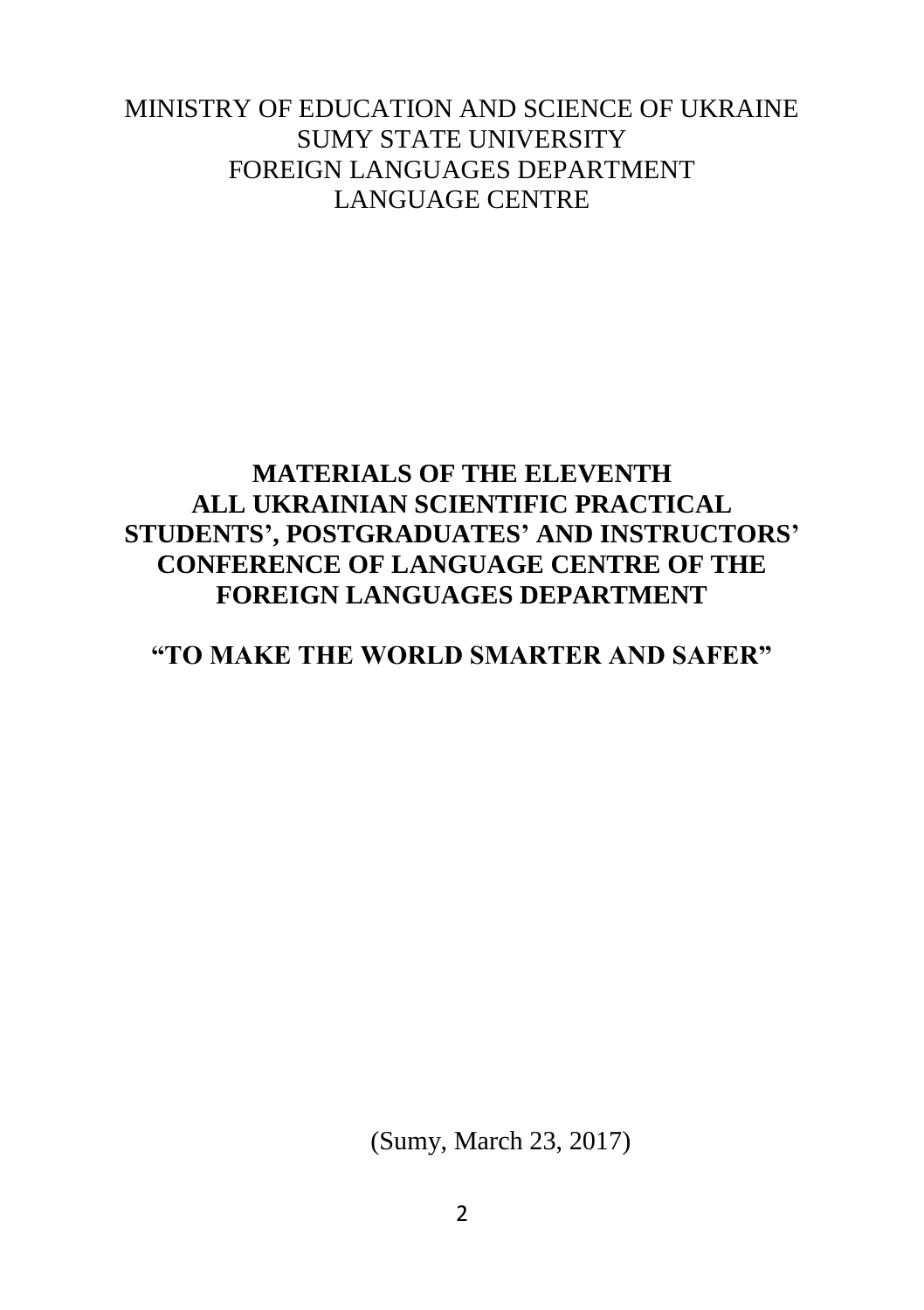### THE ECONOMIC CRISIS IMPACT ON THE EXCHANGE CURRENCY RATE IN UKRAINE M.Solovyova, group Em-62 EL Adviser O.R.Gladchenko

The exchange rate is a standard price at which one currency is converted into another. In fact, its meaning is more important. Due to the fact that it is formed under the influence of a very large number of factors beginning from economic and political and up to psychological, the exchange rate is a kind of barometer that reveals the state of a country compared to other countries and acts as the link between national and world economies.

The main factor that affects the exchange rate is the state of balance of payments. If it is active, then the exchange rate rises and, conversely, if the country's balance of payments is passive on the world market, it means that its currency costs exceed revenues from abroad for some period. Under these conditions the proposal of the country's currency in world markets is growing and when it exceeds demand, its rate decreases. This process is called devaluation and is important for Ukraine.

In 2014 devaluation of the hryvnia was more than 100% because of many factors. Such a sharp decrease in the national currency in Ukraine's history had not ever been before. The value of a dollar compared to hryvnia rose to 23.6 in November 2015. Some researchers think that such situation was caused by a political crisis that is still not resolved in Ukraine. However, it can`t be argued, because not only hryvnia but also other foreign currencies devalue.

For example, the devaluation of Australian dollar was 34.07% in November 2015 and Swedish krona devalued on 27.78% if compared to the beginning of 2013. But Ukraine and Russia have leading positions with these indicators. The devaluation of Ukrainian national currency was 189.36% and it is of Russian ruble was 108.64% respectively in November 2015 compared to January 2013. There are a number of reasons of sharp hryvnia depreciation in 2015:

- the decrease of Ukrainian golden and foreign exchange reserves in 2015 almost doubled if compared to 2013;